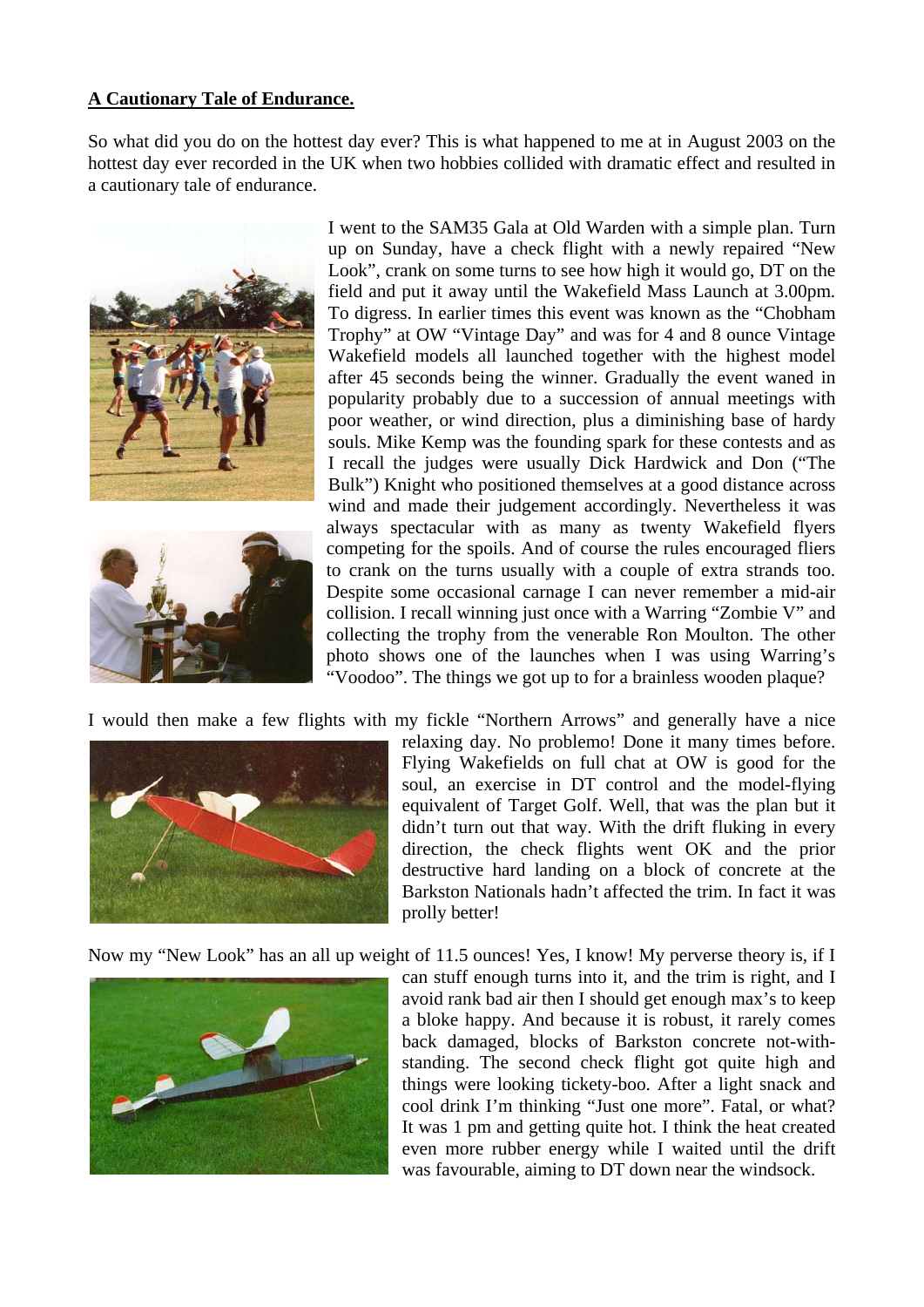"New Look", under full chat from 110 grams of ¼" TAN II arranged into 16 strands, clawing the



air with it's single-bladed 19 inch canoe paddle, screamed silently upwards, not hesitating for a tail slide as sometimes happens, flattened out and cruised through to prop fold at about 1m 35s. If on schedule, the DT shoulda popped soon after, at 2m 45s.

Trouble never comes singly, and the trouble with Tomy timers is they jump up and bite you every so often! And this day, "New Look's" Tomy did just that and set off a disturbing chain reaction. After years of reliable operation, the tailplane stayed stubbornly horizontal and "New Look" was headed upwards on the glide. At least the tracker signal was coming in loud and clear! With the drift all over the place, all one could do was grab a shaded chair, sit back, admire and wait. But wait for what? Option 1 – Thermal decays and "New Look" lands on the glide somewhere nearby. Option  $2 -$  Wait for the oft-dreaded Hammerhead pattern to set in and "New Look" stalls out of the sky for a hard landing, again, somewhere nearby. Option 3 – Get the Binos out and set up the Yagi tracker aerial. After about 15 minutes of perfectly trimmed flight, circling OW, with radio tracker beeping comfortingly on the receiver, "New Look" was testing my new left eye to it's visual limit and Option 3 was in progress.

Did I tell you I'd recently got a new eye? It's a free one from the NHS which you get by waiting around for a few

years and moaning a lot to a hospital consultant's secretary. I tell you what though; they really do work well, and guess what? I got a second new one ten months later and two new eyes are even better than one. I can now see forever, and what's more, I can see into the future too! Yours truly is going to give up this stupid pastime! But I digress.

I start to visualise with the binos as "New Look" headed off north, and going higher, towards the village, beyond the wood adjacent to the main entrance. Just as I was thinking that the game was up and "New Look" would soon become "Old Look", the image in the bins started to grow as she began to move back towards the field. Was I going to be lucky? Well in two words. No! And No! Then it happened! John Hook spotted it first, the thermal was gradually collapsing and "New Look" started to descend, slowly at first, then later, like a shot duck. Nose down and headed for firm terra



in no uncertain manner. Eventually it disappeared behind the wood, certainly less than a mile away and definitely within normal retrieving distance. On a normal day, that is! The flight time? Nothing special, 'though no one had a watch on it, it prolly did 25 minutes.

But this day was not normal. It was to be the hottest day ever recorded in the UK and not one for an extended walk, 'specially when my Rover Vitesse (the Red one) was sitting there with it's Air Conditioning beckoning me to join the chase by car. And anyway, I still had to get back for the mass launch. That's a laugh for a start-off,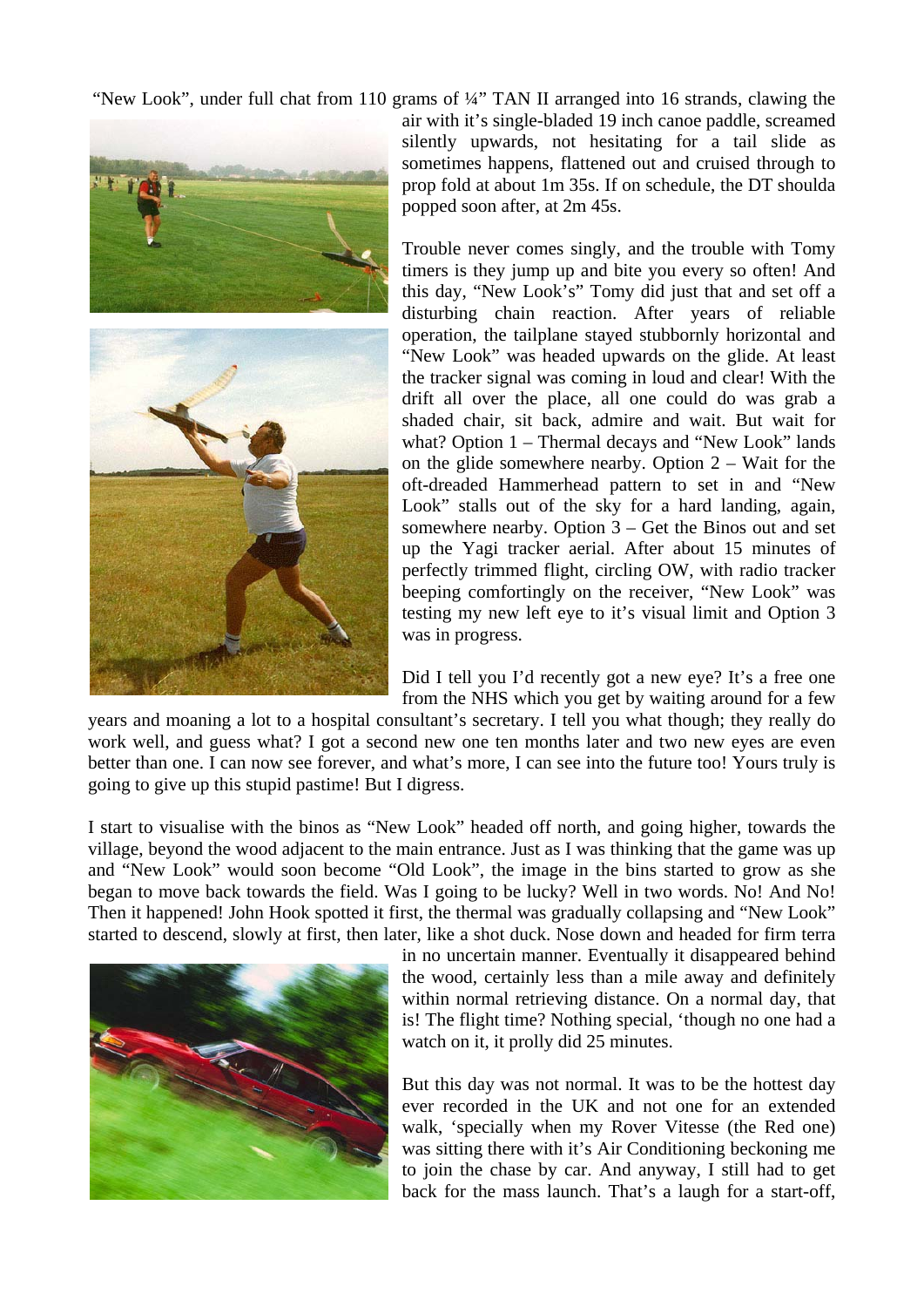nobody turned up 'cept one person so it was cancelled. But I didn't make it back, did I? And here's why!

Using GPS, I set up a "GOTO" track to the model, loaded a few bottles of pop in the car and made sure I'd got all my equipment on board. Binos, Compass, Tracker Radio, Yagi, GPS (Switched on, and recording my every movement), Mobile Phone, and of course Ramon Alban's "Famous" Poles (Quote - Mike Kemp) for extracting trees from model aeroplanes (just in case it's hung up). Out the gate and turn left, up the hill and turn right, down the hill and park up. Get out the tracker and climb the banking right onto the GPS track, to get some height facing north. No signals on the Rubber duck but something on the Yagi. Conclusion: More than 300 yards but less than 1 ¼ miles.

Trouble is, there is no way through from here. Being a local, I reckon I can get around from another road. So back in the car, about turn, up the hill, turn right, passed another large wood, and look for a gateway on the right. Sure enough there it is. An entrance to one of the Shuttleworth Trust Farms, just where it would be really convenient to get back on line. Down the farm track, about 600 yards but strangely, I can't seem to cross the GPS track by car from here. Must be running parallel. Get out and try receiving again. Just a trace on Rubber Duck but loud and clear on Yagi. Near, but could be nearer! Another 400 yards but the farm track has turned away from the strongest signal. Try again! Nothing on Rubber Duck! Gone too far! Need to turn around!

Now, Dear Reader, the following passage should not be read by the fainthearted or those who worry about your scribe's health and well being. 'Specially 'er indoors. It's coming along two o'clock on the hottest day ever and I'm about to do a three-point turn on a farm track. Those of you who may have eyeballed my Vitesse from time to time know that under normal circumstances it just clears an ordinary road. It dislikes sleeping policemen and is no stranger to gravel rash.

This day it did it in spades! Fully grounded with the rear wheel churning loose ballast, slap bang across a cambered farm track. Never saw it coming, and gross stupidity ain't fussy whom it attacks! Everybody gets some sooner or later. At least it was opposite a field gateway. Lucky or what?

So let's reflect for a moment? It's a Sunday! It's Blooming Hot! There's no shade anywhere!



There's no one for miles (poetic license)! "New Look" is apparently less than 600 yards away! The (subsequently cancelled) mass launch is due off in an hour and I'm stuck fast on this remote farm track! This is no way to treat a Concours d'Elegance show car example of the finest Rover ever built. The 1986 Fuel Injected Rover Vitesse with its Lotus engineered Twin Plenum 3.5 litre engine. This car was designed for Boy Racer Executives who wanted something more than the Vanden Plas luxury versions could offer. I have owned it since 1993 and have personally restored it to the condition seen in the photos. No! This is definitely not the way to treat this motor car.

Even with my new eye, I can hardly see the damn farm! The good news is, I do have my mobile phone on me, but first of all I reckon some self help is in order. Under the car the chassis is grounded on very loose gravel. So, out with the jack and prop up one wheel. Reach under the car and with a walking stick (kept handy for my dickey knee), scrape away all loose gravel from under both chassis rails. Push gravel under the propped up wheel. Prop up the other wheel and repeat.

Lower the car and start the 3.5 litre motor and gently on the clutch, try to reverse thro' the gateway into the field. Now I think you may be ahead of me here? No chance, eh? Trouble is "3.5 litres" and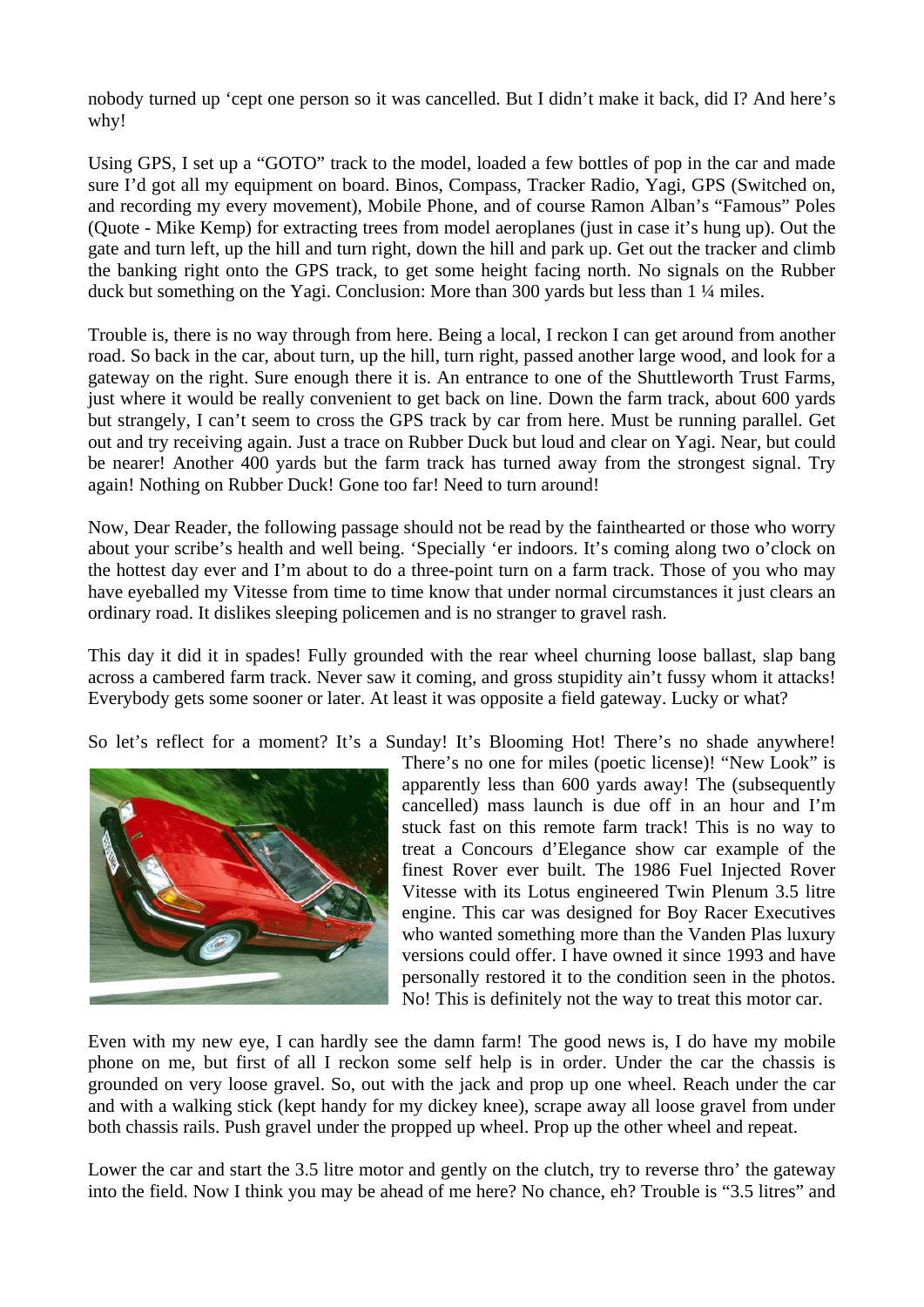"Gently" is an oxymoron; mutually exclusive and just don't go well together. More gravel churning, dust everywhere, stones flying, lots of gravel rash. Back to square one. After a cooling drinky-poos, try the whole process again. God it's hot! Dust and sweat amalgamating on my exposed skin and I'm not feeling too good either.

After the fruitless second attempt I reckon I definitely need help. Shall it be the RAC or Mrs A? Now I live only 5 miles away and I got all the tools I need at home to solve this problem, including a trolley jack and some planks of wood. So for Plan "A", I phone Mo on the mobile and get her to load her car with said items and give her a verbal map to find me out here in the boonies. In preparation for her imminent arrival, decide to have another go at clearing gravel with my stick and what with all that dust flying I catch sight of my reflection in the wing mirror. I could have auditioned for the Black and White Minstrel Show right there and then and I was up the "Swannee" big-time. All of a sudden there is another vehicle approaching from the invisibly distant farmhouse.



Now picture this? On the hottest day ever, this young chap comes around the corner to be confronted with a sideways Rover Vitesse completely beached with me prone on the floor alongside. First off, he prolly thought I was dead and I certainly felt close to it. I struggled to my feet using the walking stick to verticate. So OK, if I wasn't dead, then the way he saw it, at the very least, I'm a disabled Indian.

Out he jumps to help and as I gather my senses I relate the reason why I'm here. Now this young fella most likely couldn't make any sensible connection between an

Old Codger, black as yer hat, dressed in shorts, singlet and headband, struggling around with a walking stick claiming to be searching for a lost model plane and this beached Rover on his farm track. Worse, he was in a hurry to deal with a swarm of wasps in Luton (A pest control operator, I kid you not) and going absolutely nowhere whilst I'm blocking his path.

I explained that help was coming, but he had a better idea. Back at the farm he's got a thick rope and a 4 x 4 pick-up that will make short work of our mutual problem. His Plan "B" looks infinitely superior my plan "A". Within minutes he's returned and we hook the 4 x 4 up to my tow-bar. He hauls the Vitesse into the field where I am able to manoeuvre and get pointed back towards the farm track. Now with traction on all corners, 3.5 litres and one giant leap, I was free! Groggy, but free!

In this infinitesimally small world it transpires this chap knew my family, and me. He hailed from the same village and went through school with my youngest kid. He departed with my gratitude ringing in his ears. At that moment, Mo arrives with the tools for a redundant plan "A". Never mind though, cos I badly need her help. I'm feeling really ill now, the heat is intolerable and we have still got some problems. 1) A lost model, 2) Lots of gear still at OW and 3) I gotta drive to OW and then home, surely to expire, or so it seemed. Sod the model, it will have to wait and after more guzzled drink, we have a convoy! Back to OW there is now a devil of a gale blowing and all flying has virtually ceased. Weird or what?

With model boxes and field gear stowed in my car I lead the two car convoy slowly back home where Mo doles out some hot tea, ice packs, foot-bath and cold towels to get me cleaned up and back to the land of the living. After an hour's rest I'm actually feeling 100% again when it suddenly dawned on me that I had left some other gear at OW. Mo said she will drive and (wait for it?) suggested while we were at it, why not pack the radio retrieval gear just in case! Back to OW, we found my missing equipment and repaired to the dreaded farm to resume the hunt for "New Look"!